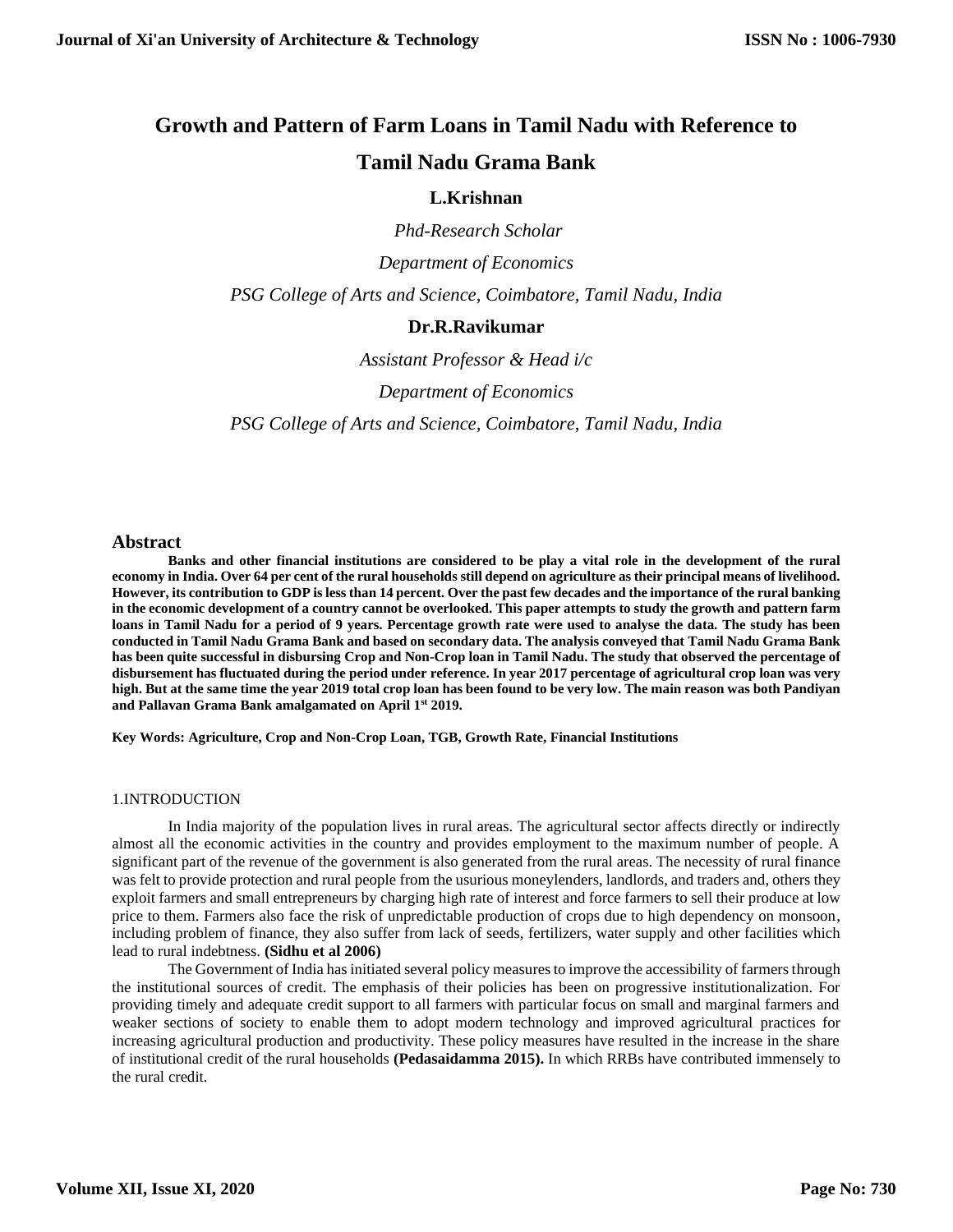The Indian Banking Sector has been the backbone of the Indian economy over the past few decades and the importance of the rural banking in the economic development of a country cannot be overlooked. Without the development of rural economy, the objectives of economic planning cannot be achieved. Hence, banks and other financial institutions are considered to be play a vital role in the development of the rural economy in India. Following the recommendations of the Narasimham Committee (1975), Regional Rural Banks were set up to meet the challenges of institutional credit both short and long run **(Ibrahim 2011)**.

The disbursement made by the Bank during the financial year under agricultural credit was Rs.46,605,335 thousand of which Rs.40,429,414 thousand was towards production credit and Rs.6,175,921 thousand for investment credit. Financial assistance has been extended to Rs.156,570 new farmers covering an average of 540 farmers per branch. The total agricultural advances stood at Rs.44,151,539 thousand as of March 2019 and constituted 83.37 percent of the Gross Bank credit.

Investment credit in Agriculture continues to be the focus area of our Bank. Credit flow to Investment Credit can scale up capital formation under agriculture. The total outstanding under investment credit was Rs.2,898,769 thousand constituting 5.47 percent of total advances **(TGB 2019)**.

**Narasimhan et al (2013).** A Study on Current Status of Regional Rural Banks in India, 2013 analyzed the financial performance of RRBs in India during the period 2006-07 to 2010-11. They had analyzed the performance using various key performance indicators such as number of banks, branches, loans, advances etc. and concluded a positive impact on the performance of RRBs.

Gowhar et al (2013). Studied the quantum of loans issued and outstanding by institutional agencies and examined the progress of Scheduled Commercial Banks in supplying agricultural credit in India. The study revealed that the institutional credit in India to agriculture sector has been increased in its quantum. The credit provided by the various institutional sources has increased its advances. But an effort has to be taken by the banks to reduce its outstanding, so that the recovered institutional credit should be pumped in to agricultural sector further for its growth.

**Huma Naz (2014).** Banking Sector Reforms and Development of Banking Industry, 2014 explained the development of RRB's using models of SWOT analysis and Porters Five Forces Model. It discusses measures initiated by the Reserve Bank in India [RBI] in order to implement the Reforms and Measures.

**Smriti Pathak et al (2015).** The Role of Regional Rural Banks (RRB's) in Financial Inclusion: An Empirical Study in India a study on the role of RRBs in India in financial inclusion. An effort has been made in the instant project to study and find out whether RRBs in this region has made any progress towards ensuring broader banking services for the rural poor people in strengthening the India's position in relation to financial inclusion.

**Durdana Begum et al (2017).** Banks play a main role in allocation of resources in any country. Rural people in India are facing problems in the inadequate supply of credit. The major source of credit to rural households, particularlylow income working households, has been the informal sector. Informal sector advances loans at very high rates of interest; the terms and conditions attached to such loans have given rise to an elaborate structure of intimidation of both economic and non-economic conditions in rural population in India. Regional Rural Banks (RRBs) play a significant role in the development of rural areas in India by providing needed financial assistance to agriculture, trade, commerce, industry and other productive activities in the rural areas.

**Lakshmy Reddy et al (2019).** Improvement Country mainly depends on agricultural rural masses. To meet the agricultural needs of rural masses which are inadequate in condition the government. decided to establish a poor people bank (RRBs) for the purpose of mobilizing the deposits and disbursement of loans to the needy people. The present paper focused on the growth pattern and trend of agriculture loan disbursement by RRBs for a period of ten years. The study is mainly based on secondary data, which is assembled from the annual reports of NABARD and reports on trend and progress of banking in India.

Banks today are an essential part of the economy for the services they provide. Coimbatore district is well known for agriculture improvement in the credit facilities were very helpful for the agriculture sector, today's banking sector serves a variety of services via loans, and in fact is necessary for any industry to keep moving ahead.

In India, for the financial years 2018-19, can see that almost half the credit from banks has been spent on manufacturing industries more than on agriculture, service industries, etc. Apart from this, the banking sector is also very essential for the import and export system of a country. The main drive behind the setting up of Regional Rural Banks was to extend financial assistance to weaker sections of the rural areas such as small and marginal farmers, agricultural labourers, rural artisans and small entrepreneurs in order to ensure livelihood to them. They were setup with the aim to provide low cost banking services to the rural poor.

- 1. To study the crop and non-crop loans disbursed by Tamil Nadu Grama Bank and
- 2. To analyse the trend and growth of crop and non-crop loans by Tamil Nadu Grama Bank.

The present research paper is descriptive in nature and makes use of secondary data. The relevant secondary data have been collected mainly through the data bases of National Bank for Agriculture and Rural Development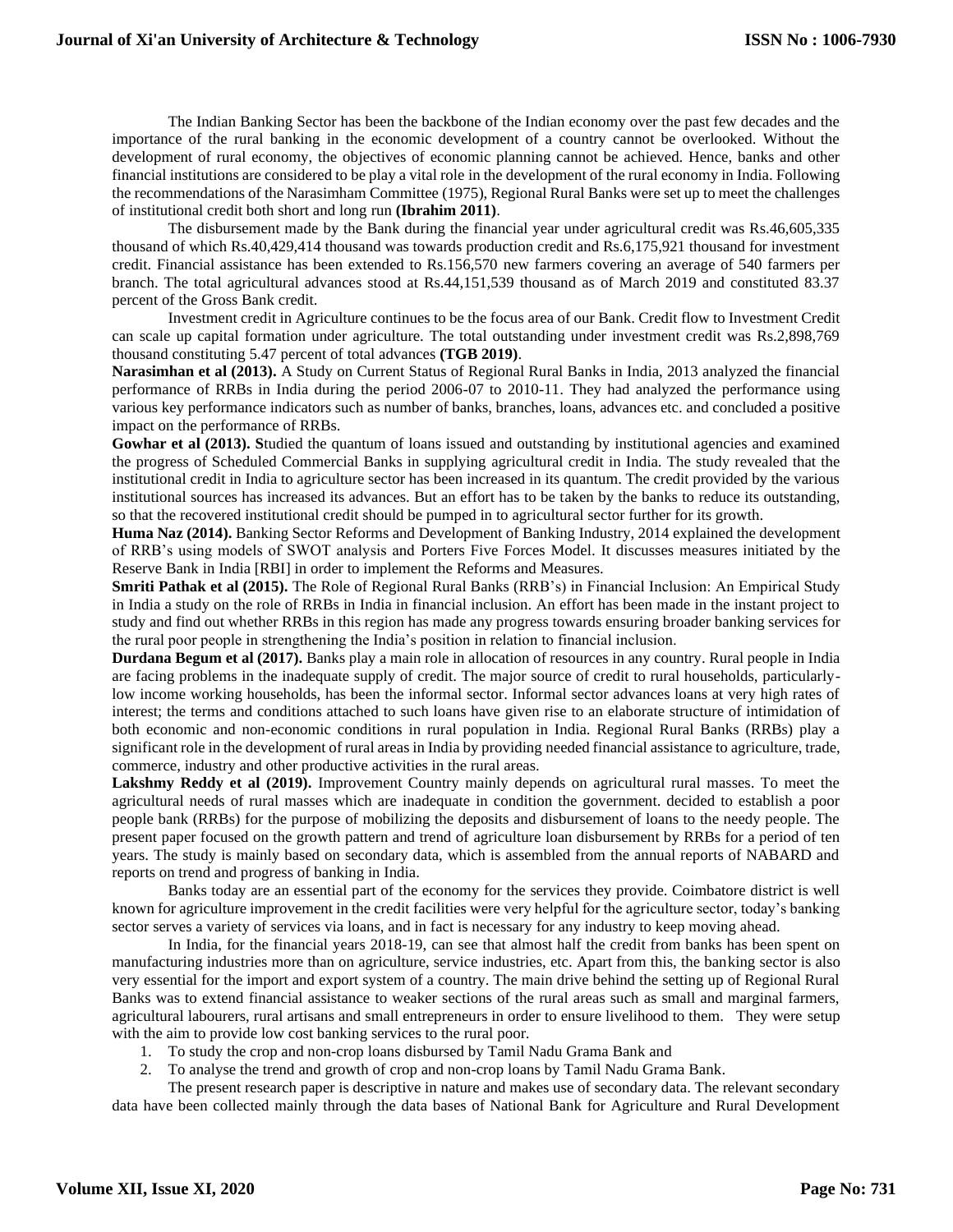(NABARD) and Tamil Nadu Gram Bank (TGB) The journals like the banker and the Journal of Indian Institute of Bankers have also have been referred. An attempt is made there in this paper to examine the crop and non-crop loan structure of the Tamil Nadu state and the role played by the TGB. The study is confined only to the specific area like made, loan made by the TGB especially Disbursement crop and non-crop period starting from 2011-2019. In order to analyze the data and draw conclusion in this study statistical tools like percentage and growth rate were used.

The research study is significant as it aims to evaluate performance of TGB in spreading loan in Tamil Nadu. The results and findings of the present study are discussed below.

#### 2. RESULTS AND DISCUSSION

Tamil Nadu Grama Bank occupy an important position in the rural credit market and providing loan to agricultural sector for their development in the country.

Table No. 2.1 Performance of Crop and Non-Crop Loans by Tamil Nadu Grama Bank

|  | (Rs.in thousand) |
|--|------------------|
|--|------------------|

|      | Crop          |                   |                |              | Non-Crop                            |               |                   |                |              |                                     |
|------|---------------|-------------------|----------------|--------------|-------------------------------------|---------------|-------------------|----------------|--------------|-------------------------------------|
| Year | <b>Demand</b> | <b>Collection</b> | <b>Balance</b> | <b>Total</b> | Percentage<br>of<br><b>Recovery</b> | <b>Demand</b> | <b>Collection</b> | <b>Balance</b> | <b>Total</b> | Percentage<br>of<br><b>Recovery</b> |
| 2011 | 12,25,230     | 12,02,301         | 229,29         | 24, 27, 531  | 98.12                               | 50,12,325     | 48,73,462         | 1,38,863       | 1,00,24,650  | 97.22                               |
| 2012 | 13,76,141     | 13,18,466         | 576,75         | 26,94,607    | 95.8                                | 58,89,770     | 54,75,145         | 4,14,625       | 1,17,79,540  | 93                                  |
| 2013 | 18,77,677     | 16,85,159         | 1,92,518       | 37, 55, 354  | 89.75                               | 28, 22, 458   | 26,38,480         | 1,83,978       | 56,44,916    | 93.48                               |
| 2014 | 22,53,212     | 20,12,079         | 2,41,133       | 45,06,424    | 89.3                                | 33,86,950     | 31,50,345         | 2,36,604       | 67,73,899    | 93.01                               |
| 2015 | 35,42,524     | 31,49,927         | 3,92,597       | 70,85,048    | 88.92                               | 28,87,262     | 27,41,989         | 1,45,273       | 57,74,524    | 94.97                               |
| 2016 | 23,51,019     | 21,34,084         | 2,16,935       | 47,02,038    | 90.77                               | 33,45,178     | 30,93,841         | 2,51,337       | 66,90,356    | 92.49                               |
| 2017 | 1,85,71,868   | 1,77,04,070       | 8,67,798       | 3,71,43,736  | 95.33                               | 1,25,15,890   | 1,12,47,384       | 12,41,506      | 2,50,04,780  | 90.08                               |
| 2018 | 2,00,21,743   | 1,91,43,914       | 8,77,829       | 4,00,43,486  | 95.62                               | 1,27,75,930   | 1,18,42,362       | 9,33,568       | 2,55,51,860  | 92.69                               |
| 2019 | 8012.21       | 7873.82           | 138.39         | 16024.42     | 98.27                               | 3461.34       | 3361.57           | 99.76          | 6922.67      | 97.11                               |

Source: TGB Annual Report.

It was observed that there was a fluctuated growth of percentage share of Performance of crop and non-crop loans Tamil Nadu Grama Bank. It is inferred from the above table that there is a significant growth in the case of crop loan to agricultural sector by Tamil Nadu Grama Bank that is it raised from 2017 to 2018 after that amalgamated the two banks into one RRBs on state concept. 2019 the variation level was low rate. Not but truly below the percent were digressing.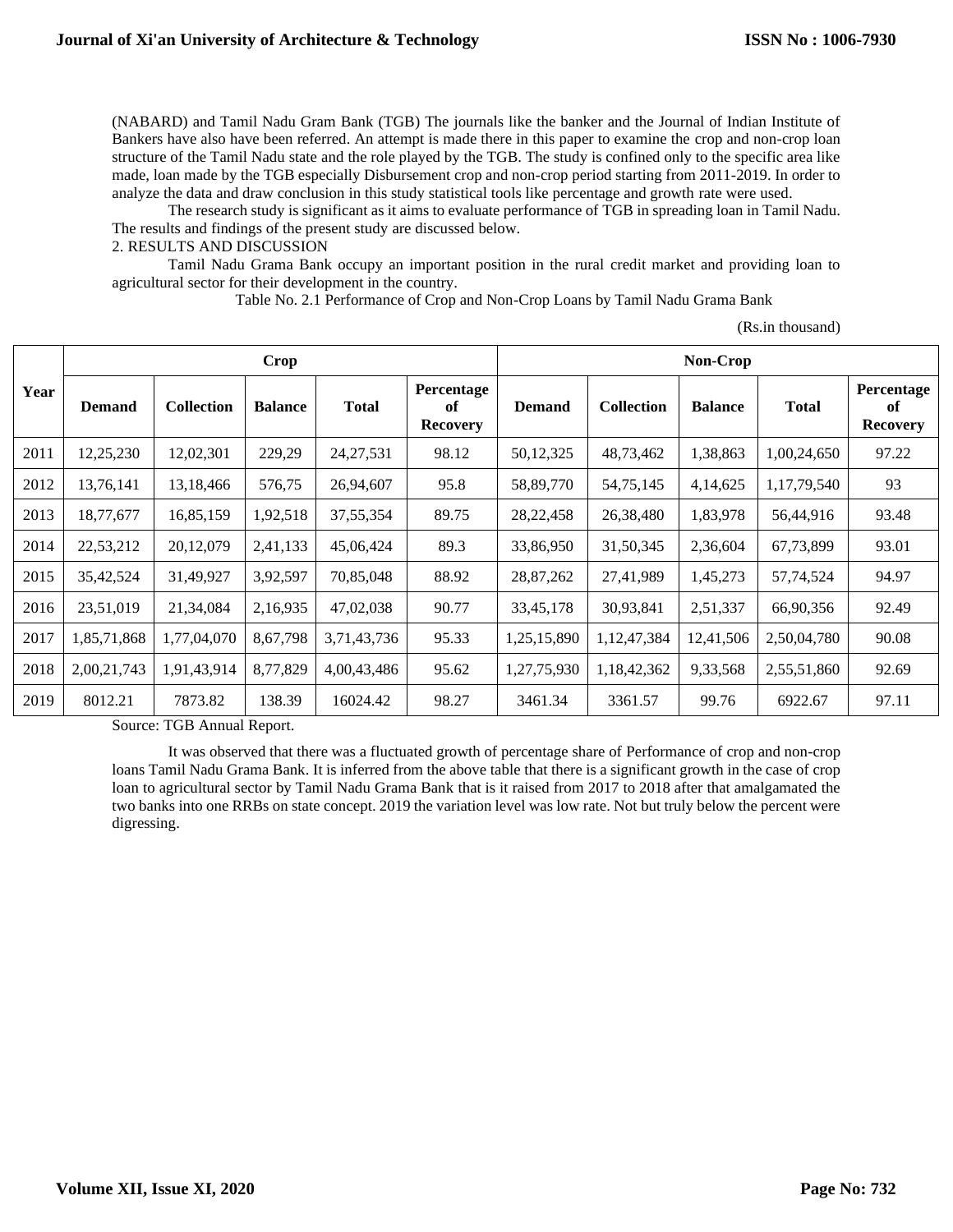

Figure-1 Crop and Non-Crop Loans

Figure 1: shows that the crop and non-crop loans were significantly increased by year by year crop loan demand and collection by the amount almost paid successfully the total collection (Rs. 97 percent) achieved over the nine years period. The non-crop demand and collection amount were (Rs. 96 percent) over the nine-year period.



Figure-2 Trend Line-Crop and Non-Crop Loans in Tamil Nadu Grama Bank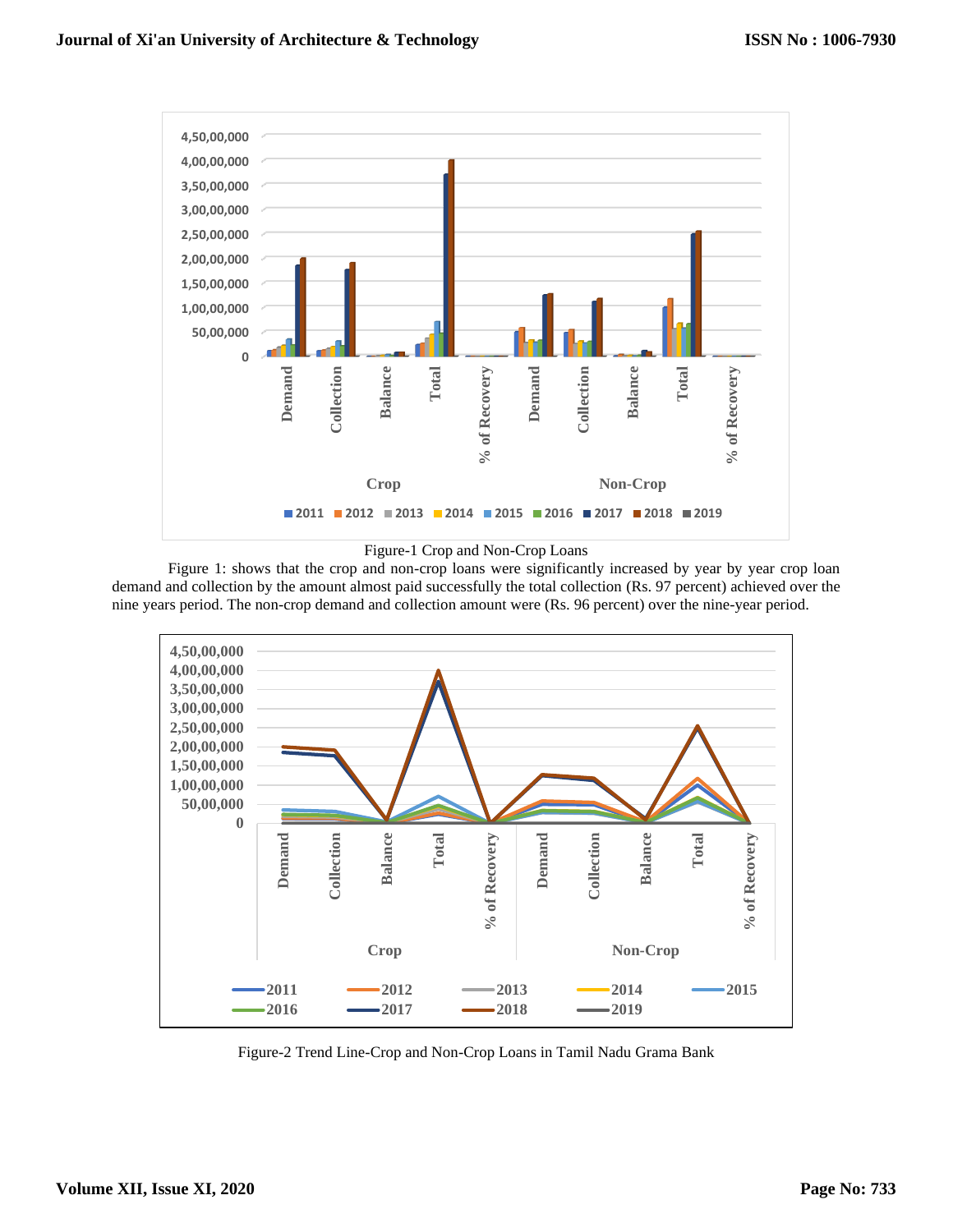Figure 2 shows that maximum part of the total disbursement has allocated to crop loan by the agriculture sector as the growth rates of agriculture sector loan has been 97.27 percent total crop loan has risen with the growth was very high, whereas the disbursement non crop loan has increased at 97.17 percent also significant during the overall study period.

3. FINDINGS

- It is inferred from the discussion that there is a significant growth 95.25 percent in the case of crop loan to agricultural sector the by Tamil Nadu Grama Bank.
- The crop loan demand and collection almost paid successfully the balance was very few the total collection amount 97 percent achieved over the nine years of crop loan.
- The non-crop demand and collection amount was 96 percent over the nine year the situation balance was very low the overall total non-crop loan 95 percent achieved.
- The 97.27 percent total crop loan has risen from 2011 to 2019.
- Non crop loan has increased at 97.17 percent significant during the overall study period.

### 4. CONCLUSION

Based on the analysis made the agricultural crop loan found to be maximum agriculture crop loan was continuously improved. The study concludes that Tamil Nadu Grama Bank has been quite successful in providing crop and non-crop loan in Tamil Nadu. The percentage of crop loan has fluctuated during the period under reference. Growth rates of agriculture sector crop loan has been well improved the nine years.

#### REFERENCES

- 1. Sidhu R. S. and Gill Sucha Singh, "Agricultural credit and Indebtedness in India: Some Issues", *Indian Journal of Agricultural Economics,* Vol. 61, Issue-1, pp:11-35, (2006)
- 2. Ibrahim M. Syed, "Role of Indian Regional Rural Banks in the Priority Sector Lending-An Analysis", *International Journal of Management and Technology,* Vol. 1, Issue-1, pp:85-98, (2011).
- 3. Narasimhan V.K. and Goel Mridula, "Capital Adequacy and its Relevance to the Indian Banking Sector: A Study of Four Indian Banks", *International Research Journal of Social Sciences,* Vol. 2, Issue-11, pp: 1-5, (2013).
- 4. Gowhar et al, "A study on institutional credit to agriculture sector in India", *International Journal of Current Research and Academic Review,* ISSN: 2347-3215 Vol.1, Issue-4, pp: 72-80, (2013).
- 5. Afzal Ayesha and Mirza Nawazish, "The Impact of Financial Liberalization on the Credit System of Pakistan: Historical Perspective", *Research Journal of Recent Sciences,* Vol. 2, Issue-3, pp:74-80, (2013).
- 6. Huma Naz, "Role of Regional Rural Banks in Jammu and Kashmir", *International Journal of Humanities and Social Science Invention,* ISSN: e-2319 – 7722, ISSN p-2319 – 7714, Vol. 3, Issue-6, pp: 09-11, (2014).
- 7. B. Pedasaidamma, "Agriculture Credit in Andhra Pradesh: Regional rural banks (A case study of Guntur districts)", *International Journal of Multidisciplinary Advanced Research Trends,* ISSN: 2349-7408 Vol. 2, Issue-2(3), pp: 2-8, (2015).
- 8. Smriti Pathak and Sameera Raees, "Financial Inclusion through Regional Rural Banks (RRBs) Dream or Reality", Finance Management, *Chronicle of the Neville Wadia Institute of Management Studies & Research,* ISSN: 2230-9667, (2015).